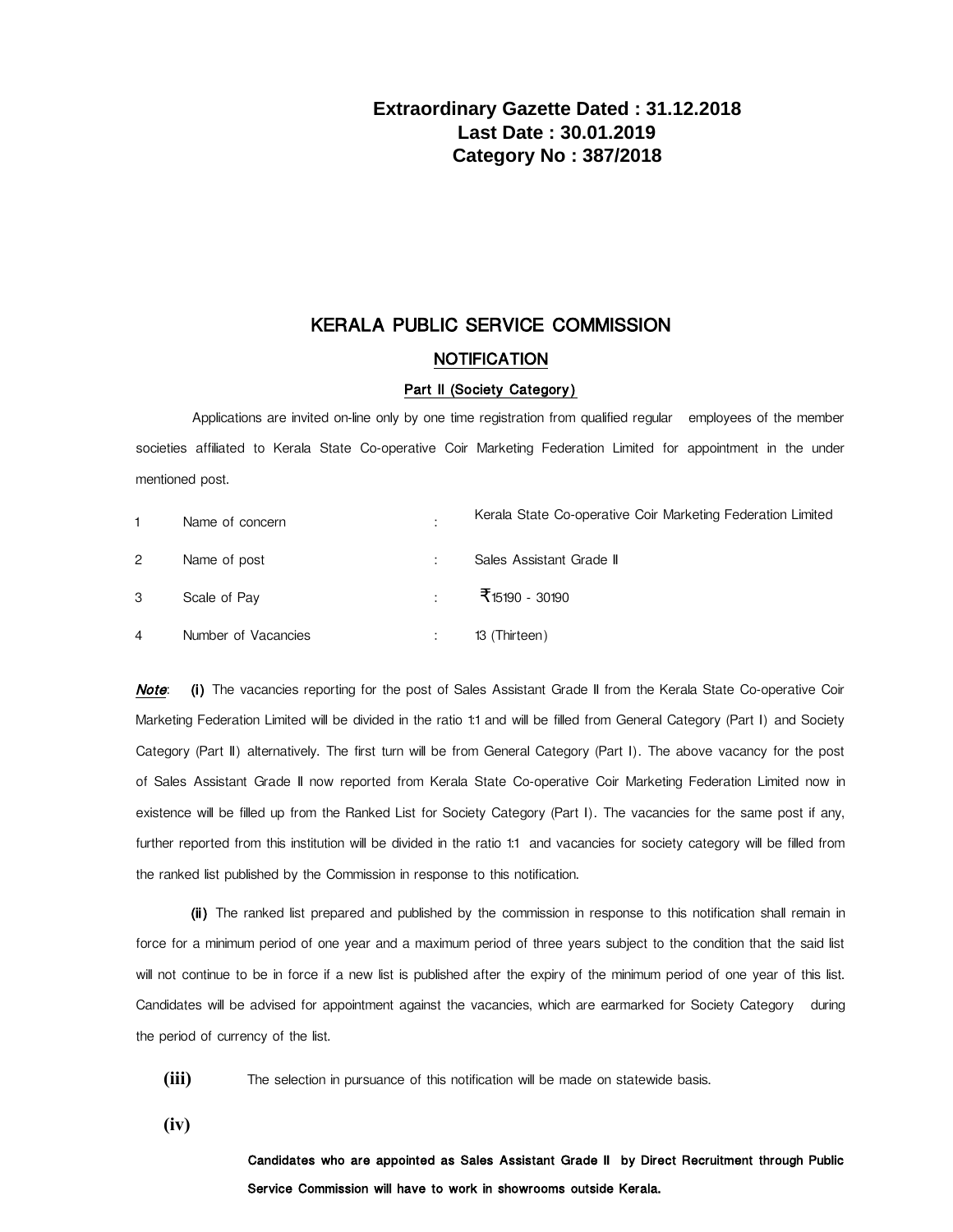**(v)** As per Rule 184 of KCS every person appointed to this post shall from the date on which he/she joins duty

be on probation for a period of one years on duty within a continuous period of two years.

5. Method of appointment : Direct Recruitment from eligible employees of Member Societies affiliated to Kerala State Co-operative Coir Marketing Federation Limited

6. Age  $\therefore$  18 - 50 years. Candidates born between 02.01.1968 and 01.01.2000(Both dates included) are only eligible for the post.

#### 7. Qualifications :

- **1)** Must have 3 (Three) years regular service in any cadre (and continuing in service) in the Member Societies affiliated to the Kerala State Co-operative Coir Marketing Federation Limited and should be in service of the Member Society not only on the date application but also on the date of appointment to the new post.
- **2)** Degree in any discipline from a recognised University.
- **3)** Should have studied Hindi at least up to +2 level.
- **4)** Typewriting English (Lower) KGTE

#### OR

Successful completion of a course not less than six months duration in Computer Application recognised by State or Central Government.

Note: (1) Rule 10 (a) (ii) Part II of KS&SSR is applicable.

 (2) Those candidates who have claim & equivalency for qualifications should produce the Government order proving the same at the time of certificate verification in order to consider as equivalent.

(3) The requirement that the employees should be in service of the Society on the date of appointments will not be applicable to those who were recruited through Kerala Public Service Commission to a post in the Kerala State Co-operative Coir Marketing Federation Limited received for employees of the affiliated Co-operative Societies provided they are continuing in service in that post.

(4) Candidates will be advised alternately from the Ranked List of General Open Market and Ranked List of employees of Member Societies, with first position going to General Open Market candidates. As in the case of all advices of Kerala Public Service Commission for recruitment against the vacancies of Government Department Public Sector undertakings etc, the rotation will be a continues one. If there is a shortage of candidates in the Ranked List of employees of Member Societies, such vacancies will be filled from the Ranked List of General Open Market candidates. Such pass over vacancies will not be compensated later. The rules of reservation on laid down in the General Rules 14 to 17 of Part II of KS&SSR 1958 will be followed for appointment from the list.

(6) If the caste of candidates is wrongly mentioned in their SSLC book, they should claim their original caste in their applications and should produce community/NCLC certificate issued from concerned revenue authority and the Gazette Notification for the same at the time of certificate verification.

8. The eligible employees of affiliated societies of Kerala State Co-operative Coir Marketing Federation Limited who apply for the above post should obtain the Service Certificate from the Assistant Registrar (General) showing the details of service of the applicant, which render them, eligible to apply for the post and shall be uploaded at the time of submitting application and produced as and when required by the Commission. Application shall be received only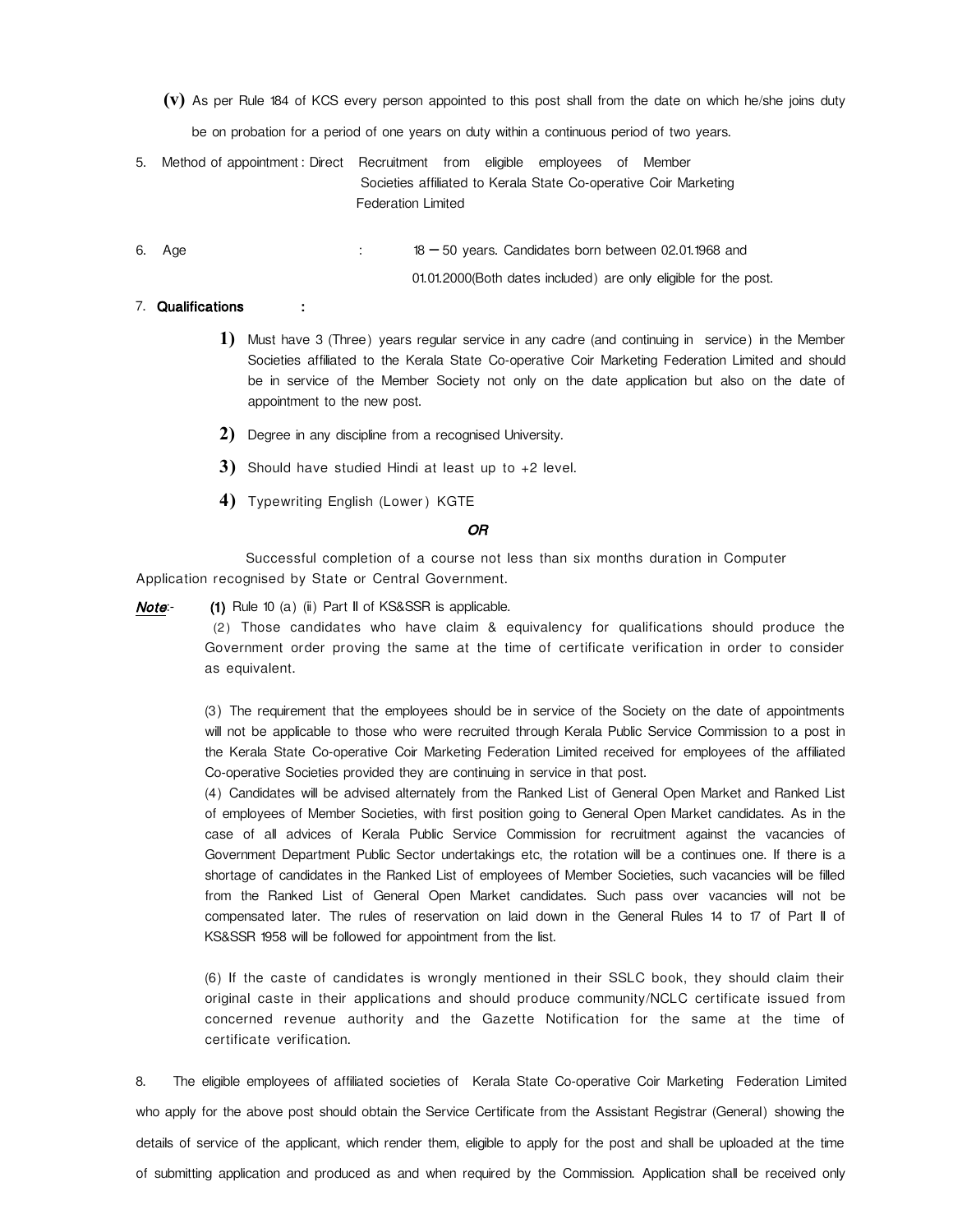after uploading the said certificate. The Service Certificate should contain the following details.

## SERVICE CERTIFICATE

1. Name of candidate :

- 2. Name of post/posts held by the applicant with : scale of the pay and the Post now held and pay now drawn by the applicant and the period of regular service in each post. :
- 3. Name of affiliated Member Society in which the applicant is employed and the date of affiliation with the Kerala State Co-operative Coir Marketing Federation Limited. :
- 4. Date of commencement of regular service in : the society and the post in which the applicant is now working :

Certified that the above details in respect of Sri/Smt. .................................................. (Name and Address) who is a regular employee in the affiliated Member Society have been verified by me with the service particulars of the candidate and that they are found correct.

Signature and Name of the Assistant Place: Registrar (General) Date : Co-operative Department

(Office seal)

9. Mode of submitting applications:-

Candidates shall register as per 'ONE TIME REGISTRATION ' system on the Official Website of Kerala Public Service Commission 'www.keralapsc.gov.in' for applying for the post. Candidates who have registered shall apply by logging on to their profile using their User- ID and password. Candidates shall click on the 'Apply Now' button of the respective post in the Notification link while apply for a post. The photograph uploaded should be one taken after 31/12/2010. Name of the candidate and the date of taking photograph should be printed at the bottom portion. The photograph once uploaded meeting all requirements shall be valid for 10 years from the date of uploading. There is no change in other instructions regarding the uploading of photographs. No application fee is required. Candidates can view and have a print-out of the details in the profile if required, by clicking the link Registration Card. Candidates are responsible for the correctness of the personal information and secrecy of password. Before applying for a post, candidates must ensure correctness of the information in their profile. They shall quote the User- ID for further communication with the Commission. Applications once submitted will be received as provisional and particulars shall not be deleted or altered after submission. Applications submitted not in accordance with the conditions of the notification will be summarily rejected. Documents to prove **Qualification, community, age etc.** have to be produced as and when called for. "Candidates who have AADHAAR Card should add AADHAAR Card as I.D proof in their profile".

10. Last date for receipt of application: **30.01.2019** Wednesday up to 12 midnight

11. Address to which applications are to be sent: [www.keralapsc.g](http://www.keralapsc.org/)ov.in